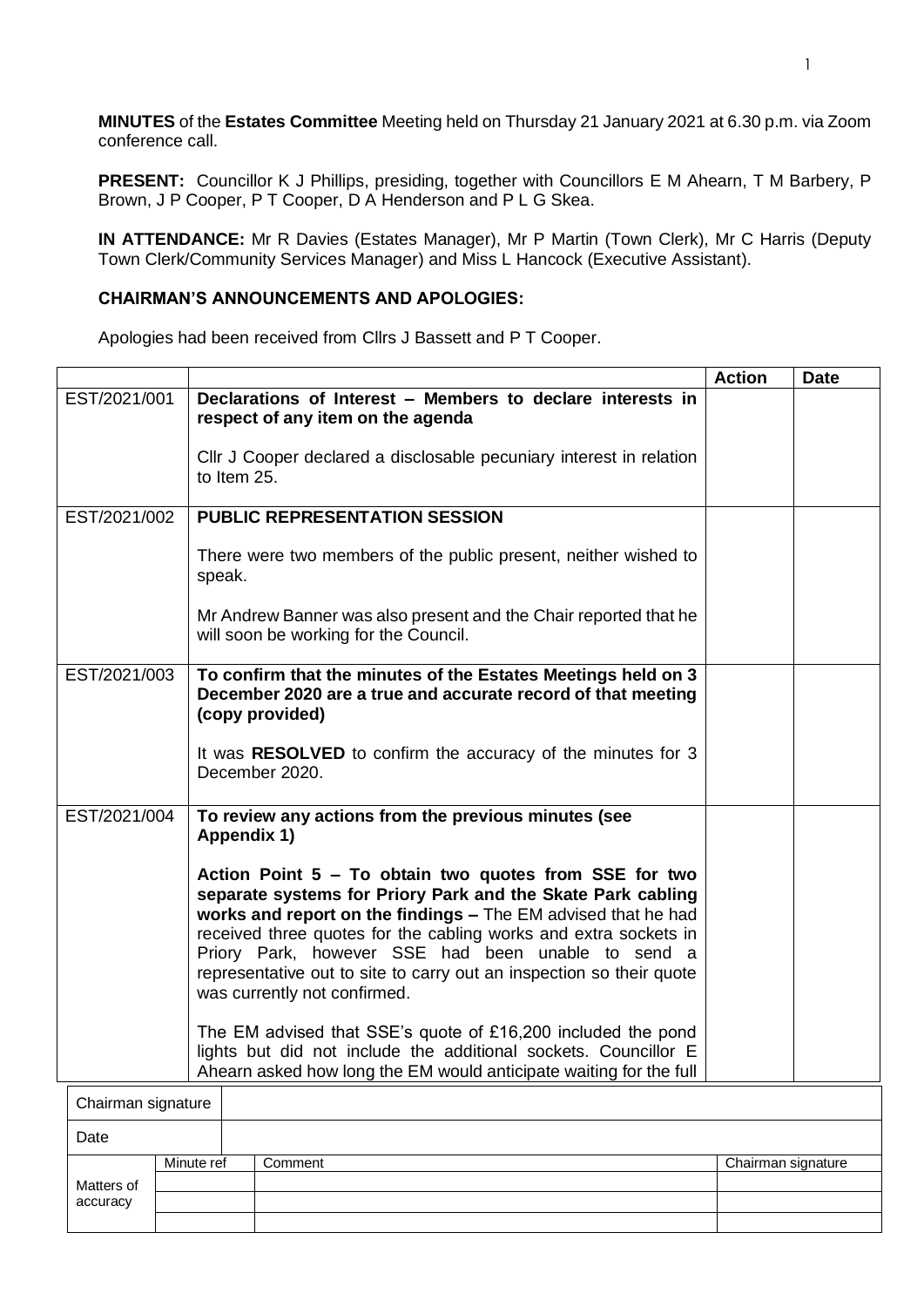| quote to be provided from SSE. The EM advised that he was in<br>contact with a representative from SSE who was aware of the time<br>constraints associated with this project.                                                                                                                                                                                                                                                                                      |  |
|--------------------------------------------------------------------------------------------------------------------------------------------------------------------------------------------------------------------------------------------------------------------------------------------------------------------------------------------------------------------------------------------------------------------------------------------------------------------|--|
| Councillor J Cooper enquired whether the required CDM's and risk<br>assessments had been completed and supplied to the contractors.<br>The EM advised that he had not yet carried out these tasks and<br>would need to identify which budget the money would be coming<br>from for these works. He added that all three companies have been<br>provided with a Brief for the works.                                                                                |  |
| Councillor J Cooper questioned how the EM could be confident that<br>the works would be carried out to the required standards without<br>the requisite paperwork being completed in advance. The EM<br>advised that the Skate Park light is a separate issue which had<br>been agreed previously. The EM added that he had the full tenders<br>and quotes from the contractors.                                                                                    |  |
| Councillor J Cooper expressed his dissatisfaction at the information<br>which had been provided and considered it was limited and<br>incomplete. He commented that he did not feel that the projects<br>were progressing and felt unable to explain the rationale behind<br>these delays if questioned by members of the public.                                                                                                                                   |  |
| The EM offered to provide the full quotes and any other additional<br>information at the next meeting. He advised he would also need to<br>submit his PID. He explained that money has not previously been<br>allocated for this project. The Section 106 monies were allocated<br>to the lighting at the Skate Park. He clarified that the re-cabling<br>works have only come about as the result of investigative works for<br>the repairs to the pond lighting. |  |
| Councillor J Cooper enquired what stage the lighting project for the<br>MUGA had reached. The EM advised that planning permission still<br>needed to be obtained and no one had been appointed to carry out<br>this work to date.                                                                                                                                                                                                                                  |  |
| Councillor J Cooper referred to the Estates Minutes of 4 November<br>2020 and asked why the PID had not been submitted as set out in<br>those minutes.                                                                                                                                                                                                                                                                                                             |  |
| The EM advised that as the Skate Park works are not yet complete,<br>it is not appropriate to submit the PID. He added that the pond<br>lighting works have been carried out and it was during those works<br>that the cabling was found to be defective, which then resulted in<br>the need to obtain quotes for the replacement of the cables. The<br>EM commented that the current pandemic had also made it difficult<br>to arrange inspections.               |  |

| Chairman signature |            |         |                    |  |  |
|--------------------|------------|---------|--------------------|--|--|
| Date               |            |         |                    |  |  |
|                    | Minute ref | Comment | Chairman signature |  |  |
| Matters of         |            |         |                    |  |  |
| accuracy           |            |         |                    |  |  |
|                    |            |         |                    |  |  |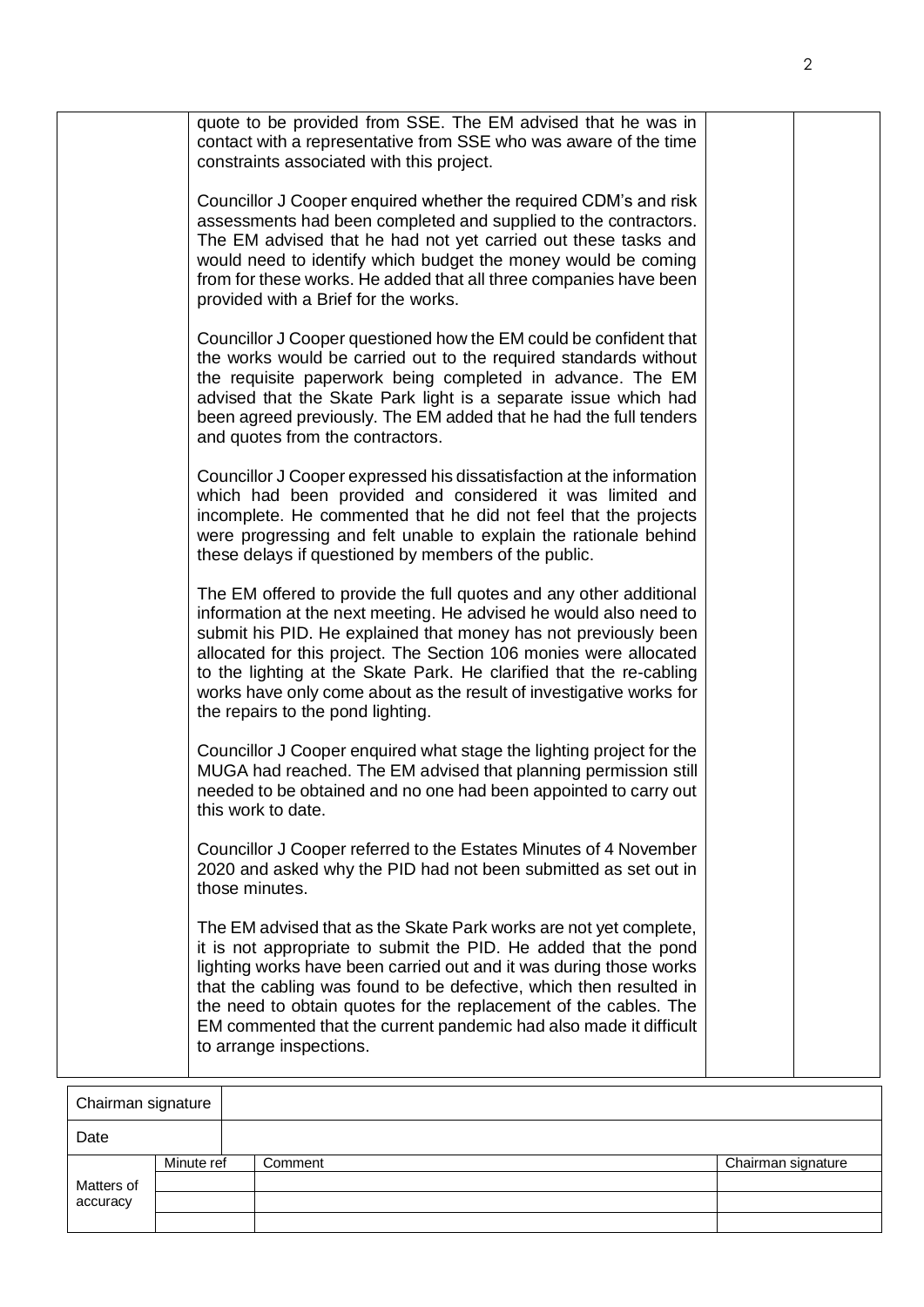|                    |            | Councillor J Cooper expressed his frustrations and considered that<br>the EM was not following due process and the instruction of the<br>Council, he then questioned the competence of the staff involved.                                                                                                                                                                                                                                   |                    |  |
|--------------------|------------|----------------------------------------------------------------------------------------------------------------------------------------------------------------------------------------------------------------------------------------------------------------------------------------------------------------------------------------------------------------------------------------------------------------------------------------------|--------------------|--|
|                    |            | The DTC reported that the Capital Reserves included £11k in<br>allocated reserves for the MUGA, however a PID is required.                                                                                                                                                                                                                                                                                                                   |                    |  |
|                    |            | Councillor J Cooper referred once again to the minutes of the 4<br>November 2020 meeting, which stated that a Planning Consultant<br>be enlisted to submit a planning application for the installation of<br>the acoustic fencing and cabling works in Priory Park and the Skate<br>Park. The minutes also stated that a PID would be submitted. He<br>asked once again why the officers had not followed the instruction<br>of the Council. |                    |  |
|                    |            | The EM confirmed that he would refer to the previous set of minutes<br>and would work to submit a PID as soon as possible and look to<br>appoint a consultant to move forward with the planning permission.                                                                                                                                                                                                                                  |                    |  |
|                    |            | Following discussion, it was RESOLVED that the Officers produce<br>a rationale as to why the required information has not been<br>obtained and carried out in a satisfactory way in a timely manner.                                                                                                                                                                                                                                         | EM                 |  |
|                    |            | Councillor K Phillips abstained from this vote.                                                                                                                                                                                                                                                                                                                                                                                              |                    |  |
|                    |            | Action Point $5 - To$ issue an Order for the purchase of the<br>Welfare Unit - The Town Clerk confirmed that a Purchase Order<br>had been raised and the Welfare Unit has been ordered and the<br>associated electrical and plumbing works were confirmed. The EM<br>confirmed the delivery date for 26 January 2021.                                                                                                                        |                    |  |
|                    |            | Councillor P Brown enquired whether all preparatory works would<br>be undertaken in advance of delivery of the unit on site. The EM<br>advised that the units can be positioned and connected, then any<br>other groundworks could be carried out afterwards. He added that<br>the unit would be connected to the main sewer.                                                                                                                |                    |  |
|                    |            | Councillor E Ahearn queried whether the electrical contractor and<br>the plumbing contractor had been booked in to carry out these<br>works. The EM advised that he needed to ensure that CDM was<br>being followed and then he would be able to get them booked to<br>carry out the required works, it was anticipated that this would take<br>place in early February.                                                                     | EM                 |  |
|                    |            | Action Point 5 - To prepare a Training Matrix and report to<br><b>Committee with associated costs - Councillor K Phillips queried</b><br>whether First Aid Training had been included on the list, the EM<br>confirmed it was listed as EFAW (Emergency First Aid at Work).                                                                                                                                                                  |                    |  |
| Chairman signature |            |                                                                                                                                                                                                                                                                                                                                                                                                                                              |                    |  |
| Date               |            |                                                                                                                                                                                                                                                                                                                                                                                                                                              |                    |  |
| Matters of         | Minute ref | Comment                                                                                                                                                                                                                                                                                                                                                                                                                                      | Chairman signature |  |
| accuracy           |            |                                                                                                                                                                                                                                                                                                                                                                                                                                              |                    |  |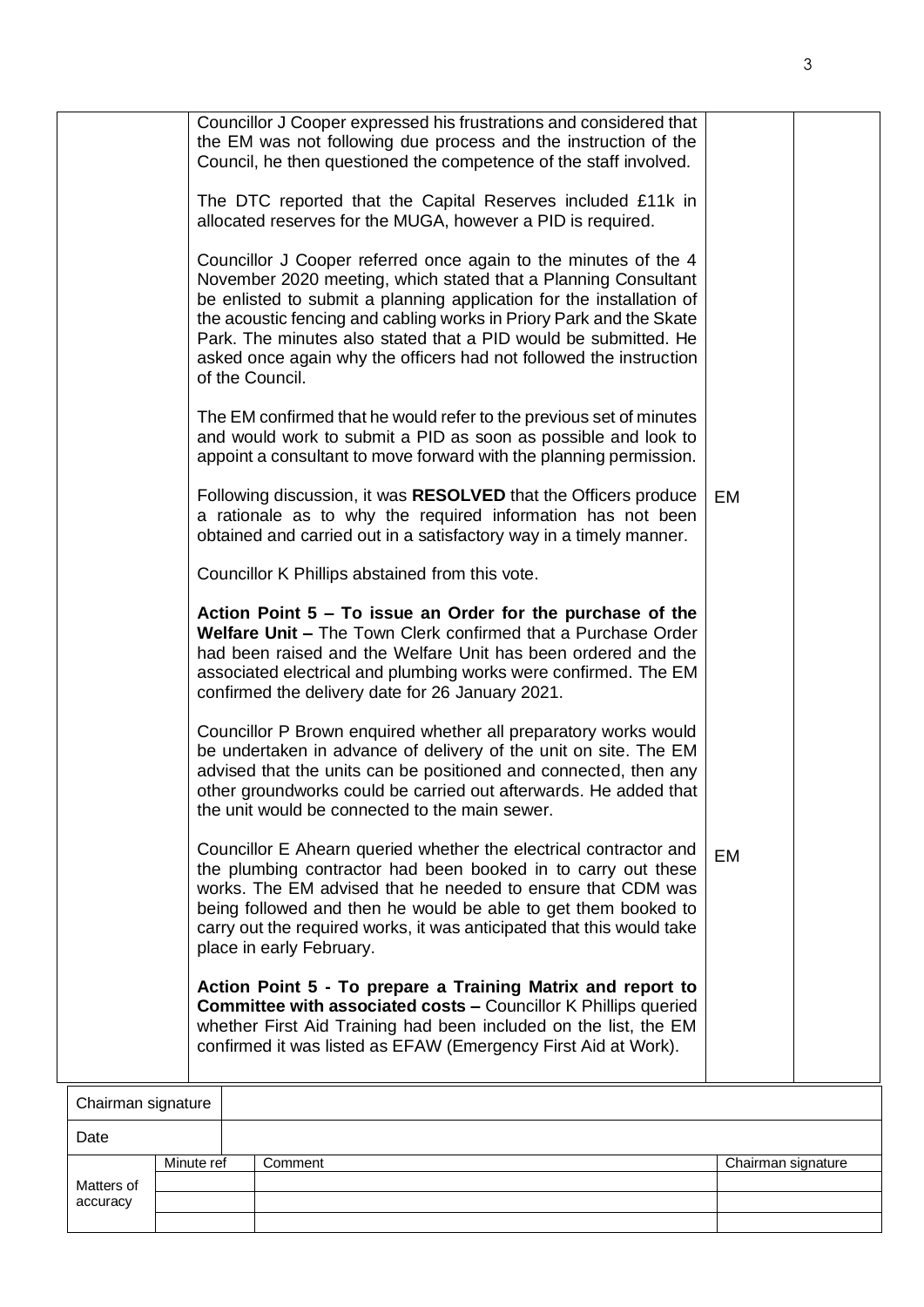|                 | The information was noted.                                                                                                                                                                                                                                                                                                                                                                       |       |  |
|-----------------|--------------------------------------------------------------------------------------------------------------------------------------------------------------------------------------------------------------------------------------------------------------------------------------------------------------------------------------------------------------------------------------------------|-------|--|
| with this work. | Action Point 5 - To provide a brief and Purchase Order to<br>Wildish Contractors to carry out repairs on the White Clock -<br>The EM advised that Wildish Contractors are ready to commence<br>works, however he must ensure CDM compliance before works<br>begin. Councillor K Phillips enquired how this is ascertained and<br>the EM advised that a new member of staff will be assisting him |       |  |
|                 | Councillor M Barbery recalled that previously the Committee had<br>been advised that scaffolding would be in situ by January and this<br>has not yet happened. He requested that this work is actioned as<br>soon as possible.                                                                                                                                                                   |       |  |
|                 | Councillor J Cooper referred to the Estates minutes of 4 November<br>2020 which identified the works to the White Clock as a high priority<br>task and enquired whether RTP have been commissioned to<br>oversee this work.                                                                                                                                                                      |       |  |
|                 | The EM advised that he has not yet instructed RTP Surveyors to<br>carry out this work as during another, more recent meeting, he was<br>instructed to incorporate the Turret Clock into these works.                                                                                                                                                                                             |       |  |
|                 | Councillor J Cooper then referred to Item EST/2020/059 and<br>expressed his frustration that this instruction had not been<br>actioned. He questioned the commitment of BTC officers in<br>carrying out agreed policies and demanded a rationale for why<br>these works have not been progressed.                                                                                                |       |  |
|                 | The EM commented that the CDM issue had been identified by a<br>consultant and once the issue had been resolved, the works would<br>be able to progress. He highlighted that he is not qualified in the<br>specialist area of CDM and would therefore need to obtain<br>specialist advice regarding this matter.                                                                                 |       |  |
|                 | Councillor P Brown considered that the Council must recognise that<br>CDM is a specialist area and the requisite knowledge is not<br>available within the existing team. The EM reported that he had<br>identified CDM training within the Training Matrix and until this<br>training has been facilitated he will require help and advice from an<br>appropriately qualified person.            |       |  |
|                 | Following discussion, it was RESOLVED that the EM would liaise<br>with Andrew Banner, who can manage the CDM element of the<br>projects and a report on progress is brought to the next meeting.                                                                                                                                                                                                 | EM/AB |  |
| Chairman cian   |                                                                                                                                                                                                                                                                                                                                                                                                  |       |  |

| Chairman signature |            |         |                    |  |
|--------------------|------------|---------|--------------------|--|
| Date               |            |         |                    |  |
|                    | Minute ref | Comment | Chairman signature |  |
| Matters of         |            |         |                    |  |
| accuracy           |            |         |                    |  |
|                    |            |         |                    |  |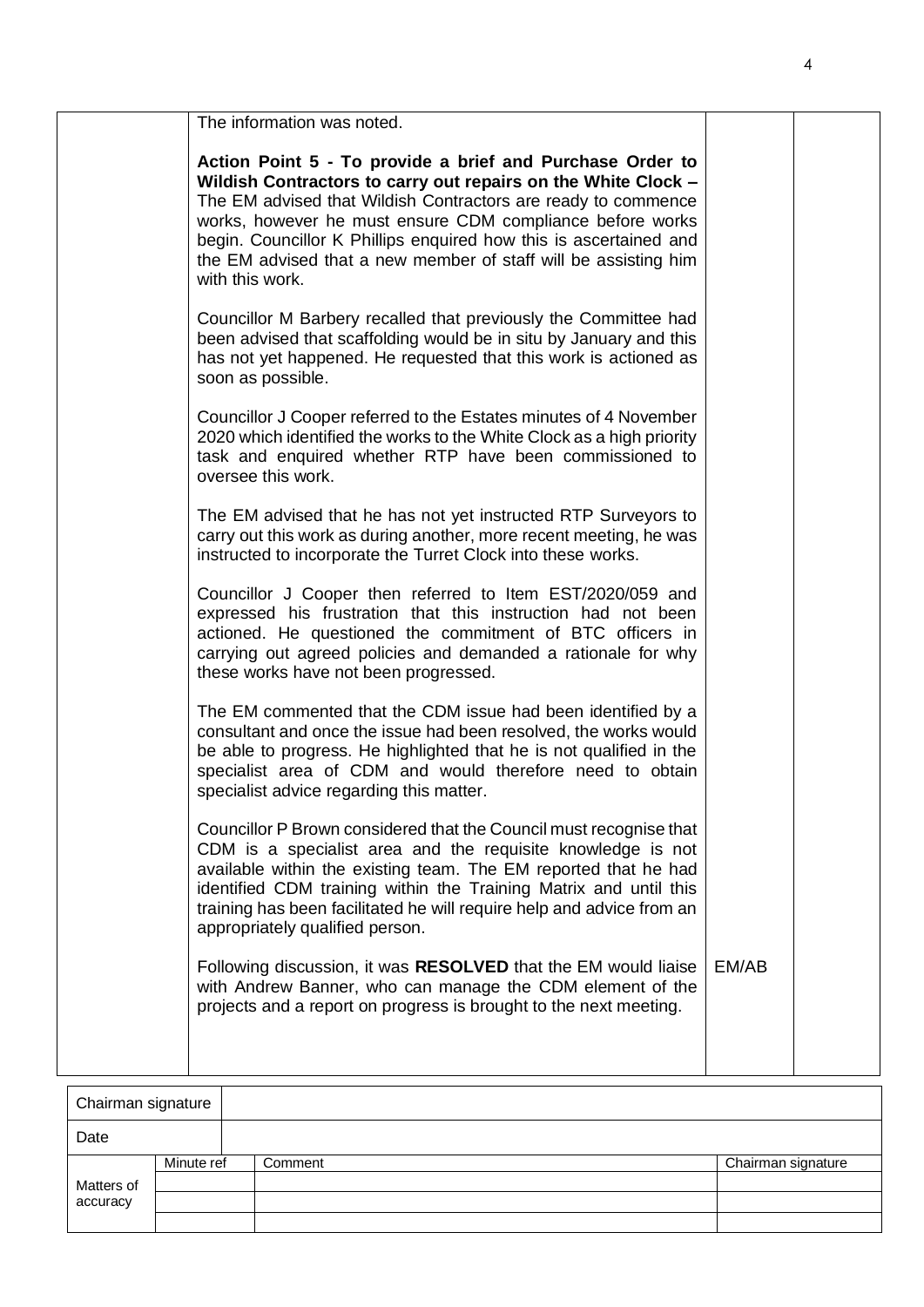| Action Point 5 - To liaise with Bryan Hammond, HS Associates<br>to finalise a brief for works to the Shire House $-$ A brief had<br>been provided and the EM advised that with Council's agreement<br>he would upload the brief, covering letter and other associated<br>documentation to Contracts Finder.<br>Councillor K Phillips agreed the proposal but suggested it may be<br>advisable if Andrew Banner could look through the documentation.<br>Andrew confirmed that he would be happy to assist with this work.<br>Councillor J Cooper queried the process and enquired whether the<br>information is shared with other publications i.e. the trade press.<br>The EM advised that Contracts Finder attracts interest from large<br>national companies of architects, project management companies<br>etc and he would also inform smaller, local companies that the<br>project is available for tender. Once a shortlist of contractors is<br>made, they would be invited to make a presentation to Council<br>before one is appointed to design a brief and manage the project<br>thereafter.<br>Following discussion, it was RESOLVED that delegated authority<br>be granted to the EM and Andrew to submit the required<br>documentation to Contracts Finder at the earliest opportunity, and<br>to ensure that where possible, local contractors are employed.<br>Action Point 5 - To obtain quotes for a diesel run boiler on a<br>trailor as a temporary measure for heating within the Shire Hall<br>- The Chair advised that this option had been investigated, but had<br>proved not to be cost effective. She added that the heating system<br>has now been repaired, so no further discussions were required.<br>Action Point 5 - To initiate budget setting for Estates costings,<br>estimates for a rolling programme of maintenance and repairs<br>to buildings, open spaces, machinery and equipment - This<br>action had already been dealt with during the Budget Setting<br>process and therefore no further discussions were required.<br>Action Point 5 - To contact Bodmin Nursery to agree the<br>purchase of hanging baskets at a cost of just under £600 – The<br>EM confirmed that this has been actioned. The Chair enquired<br>whether the hanging baskets could be retained for use over the<br>winter. The EM confirmed that the Parks Team always seek to<br>reuse plants and hanging baskets where possible.<br>Action Point 5 - To liaise with Cllr P Skea regarding<br>requirements for DDA at Shire Hall - Councillor P Skea reported<br>that he has liaised with Tremorvah Industries and they have agreed<br>to visit site to provide a quote on 3 February 2021 at approximately | EM/AB |  |
|---------------------------------------------------------------------------------------------------------------------------------------------------------------------------------------------------------------------------------------------------------------------------------------------------------------------------------------------------------------------------------------------------------------------------------------------------------------------------------------------------------------------------------------------------------------------------------------------------------------------------------------------------------------------------------------------------------------------------------------------------------------------------------------------------------------------------------------------------------------------------------------------------------------------------------------------------------------------------------------------------------------------------------------------------------------------------------------------------------------------------------------------------------------------------------------------------------------------------------------------------------------------------------------------------------------------------------------------------------------------------------------------------------------------------------------------------------------------------------------------------------------------------------------------------------------------------------------------------------------------------------------------------------------------------------------------------------------------------------------------------------------------------------------------------------------------------------------------------------------------------------------------------------------------------------------------------------------------------------------------------------------------------------------------------------------------------------------------------------------------------------------------------------------------------------------------------------------------------------------------------------------------------------------------------------------------------------------------------------------------------------------------------------------------------------------------------------------------------------------------------------------------------------------------------------------------------------------------------------------------------------------------------------------------------------------------------------------------------------|-------|--|
|---------------------------------------------------------------------------------------------------------------------------------------------------------------------------------------------------------------------------------------------------------------------------------------------------------------------------------------------------------------------------------------------------------------------------------------------------------------------------------------------------------------------------------------------------------------------------------------------------------------------------------------------------------------------------------------------------------------------------------------------------------------------------------------------------------------------------------------------------------------------------------------------------------------------------------------------------------------------------------------------------------------------------------------------------------------------------------------------------------------------------------------------------------------------------------------------------------------------------------------------------------------------------------------------------------------------------------------------------------------------------------------------------------------------------------------------------------------------------------------------------------------------------------------------------------------------------------------------------------------------------------------------------------------------------------------------------------------------------------------------------------------------------------------------------------------------------------------------------------------------------------------------------------------------------------------------------------------------------------------------------------------------------------------------------------------------------------------------------------------------------------------------------------------------------------------------------------------------------------------------------------------------------------------------------------------------------------------------------------------------------------------------------------------------------------------------------------------------------------------------------------------------------------------------------------------------------------------------------------------------------------------------------------------------------------------------------------------------------------|-------|--|

| Chairman signature |            |         |                    |
|--------------------|------------|---------|--------------------|
| Date               |            |         |                    |
|                    | Minute ref | Comment | Chairman signature |
| Matters of         |            |         |                    |
| accuracy           |            |         |                    |
|                    |            |         |                    |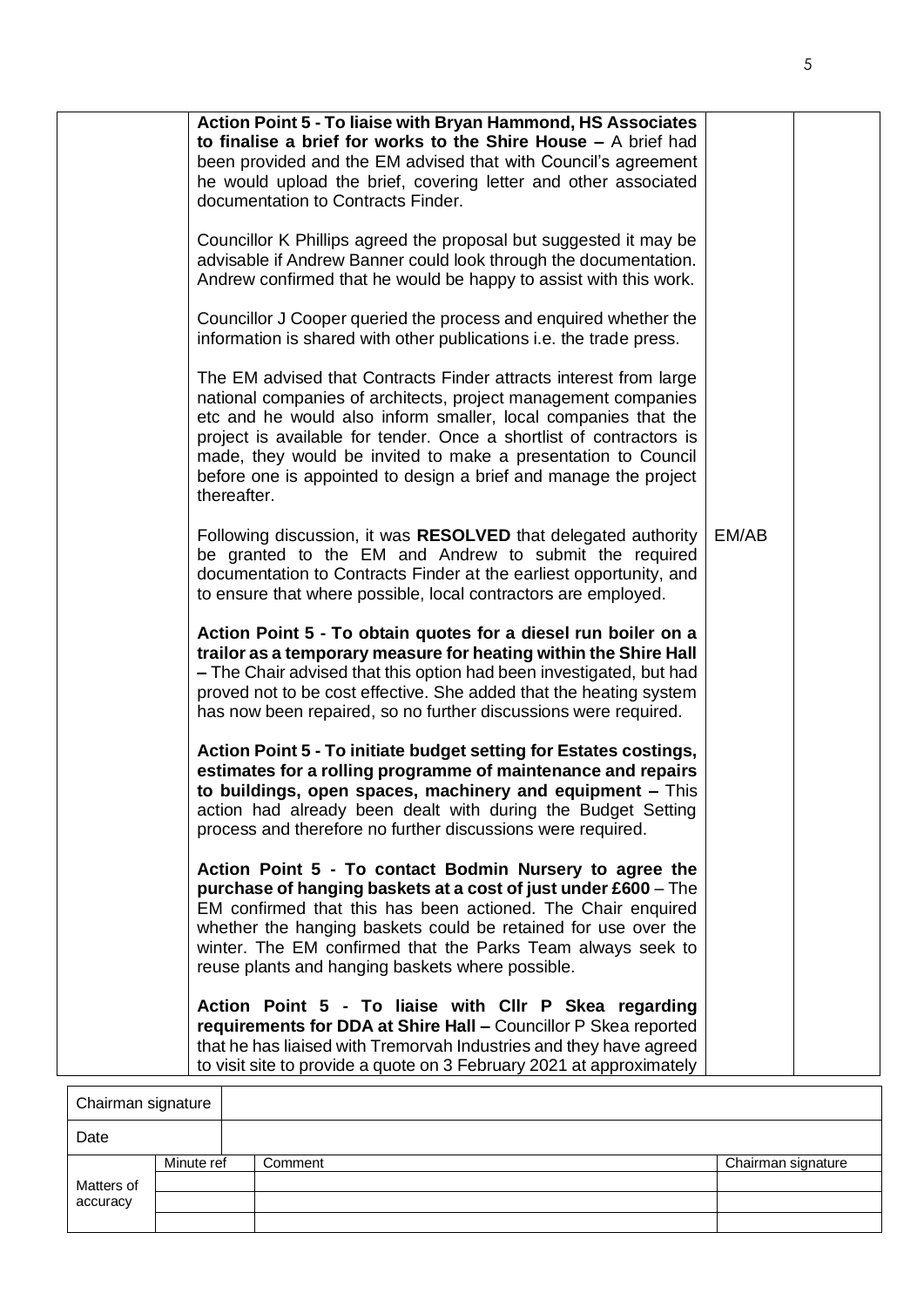|                    | 10.00 a.m. He added that Cornwall Mobility have also agreed to<br>provide a quote. Councillor E Ahearn confirmed that she would<br>assist Councillor Skea with this work.                                                                                                                                                                                                          |        |  |
|--------------------|------------------------------------------------------------------------------------------------------------------------------------------------------------------------------------------------------------------------------------------------------------------------------------------------------------------------------------------------------------------------------------|--------|--|
|                    | Following discussion, it was RESOLVED that this matter would be<br>discussed at the next meeting.                                                                                                                                                                                                                                                                                  | EM/PS  |  |
|                    | Action Point 5 - To arrange an additional meeting to<br>demonstrate Work Wallet - This matter was included under Item<br>8 of the agenda.                                                                                                                                                                                                                                          |        |  |
|                    | Action Point 6 – To arrange the sale of the polytunnel to an<br>interested party - The EM recommended that a 'sealed bids'<br>process would be the best course of action for the disposal of the<br>polytunnel. There would be a condition included that the purchaser<br>would be required to remove it from the site.                                                            |        |  |
|                    | Councillor P Brown enquired how the sale would be publicised. The<br>EM advised that in the past the Council has sold items on eBay and<br>the information could be shared to the Council's Facebook page<br>and website.                                                                                                                                                          |        |  |
|                    | Following discussion, it was RESOLVED that the polytunnel frame<br>be advertised for sale by a sealed bid process. It will be purchased<br>by the highest bidder with clear instruction that they must arrange<br>removal from the site at their own cost and risk.                                                                                                                | EM/DTC |  |
|                    | Action Point 11 - To obtain a copy of the toilet cleaning<br>contract or request that they attend the next meeting to<br>answer any queries from Members - The EM expressed<br>concerns over some of the details included within the penalty<br>clause and advised that he had requested that an officer from<br>Cormac be in attendance at this meeting but they had not obliged. |        |  |
|                    | Councillor J Cooper proposed that BTC terminate the toilet<br>cleaning contract with Cormac and look to retender this work. The<br>EM concurred with this view and reported that another company<br>had been used by the Council since the pandemic and they had<br>proved to be much more thorough.                                                                               |        |  |
|                    | Councillor D Henderson expressed concerns over the standards of<br>Cormac's cleaning which she had witnessed and strongly agreed<br>with the proposal above.                                                                                                                                                                                                                       |        |  |
|                    | Councillor P Brown enquired why the bills had escalated so much<br>and what the Council was actually getting for this money. The EM<br>advised that Brothers had been employed during the pandemic and<br>they apply a day rate, which included approximately 4 extra cleans                                                                                                       |        |  |
| Chairman signature |                                                                                                                                                                                                                                                                                                                                                                                    |        |  |
|                    |                                                                                                                                                                                                                                                                                                                                                                                    |        |  |

| Chairman signature |            |         |                    |
|--------------------|------------|---------|--------------------|
| Date               |            |         |                    |
|                    | Minute ref | Comment | Chairman signature |
| Matters of         |            |         |                    |
| accuracy           |            |         |                    |
|                    |            |         |                    |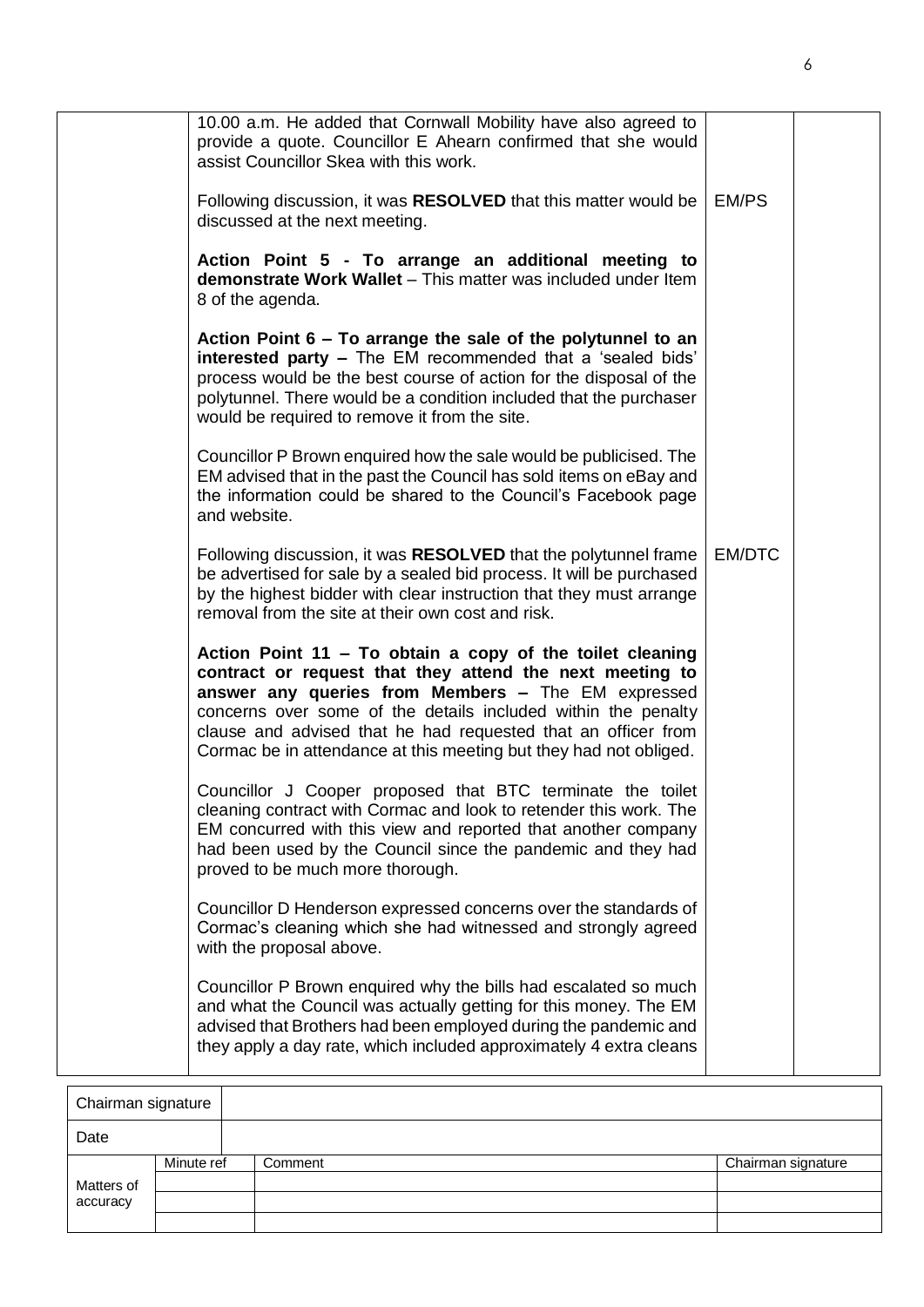| per day. They also carried out repairs, covered sickness and<br>carried out cleaning in the Shire House and Shire Hall.                                                                                                                                                                                                                                                                                                                                                                                                                                                                                                        |            |  |
|--------------------------------------------------------------------------------------------------------------------------------------------------------------------------------------------------------------------------------------------------------------------------------------------------------------------------------------------------------------------------------------------------------------------------------------------------------------------------------------------------------------------------------------------------------------------------------------------------------------------------------|------------|--|
| Following discussion, it was RESOLVED that notice to terminate<br>the contract be provided to Cormac and during the notification<br>period, expressions of interest be sought from other cleaning<br>companies to tender for this work. He suggested that interviews be<br>held with the interested parties to ensure that the required standard<br>of contract could be serviced.                                                                                                                                                                                                                                             | EM         |  |
| It was also RESOLVED that financial information regarding the<br>additional cleaning of the public conveniences be published on the<br>Council's website to make the public aware of these additional<br>measures.                                                                                                                                                                                                                                                                                                                                                                                                             | <b>DTC</b> |  |
| Action Point 12 - To investigate costs associated with skip<br>hire and whether there are any preferable contractors<br>available locally - The EM advised that as instructed, he had<br>compiled a list of comparable options and currently Tinten were still<br>the closest and most cost effective for the disposal of green waste.                                                                                                                                                                                                                                                                                         |            |  |
| Following discussion, it was RESOLVED that BTC continues its<br>contract with Tinten on a short term basis.                                                                                                                                                                                                                                                                                                                                                                                                                                                                                                                    | EM         |  |
| A matter concerning the disposal of the VW Caddy and Citroen<br>Berlingo the purchase of an Isuzu Grafter was raised but it was<br>agreed to refer this matter to the next Estates Meeting as an<br>agenda item. In addition, a PID would also need to be prepared in<br>advance. An efficiency analysis will need to be provided to explain<br>the rationale behind this change of vehicles.                                                                                                                                                                                                                                  | EM/DEM     |  |
| Action Point 14 – To provide a training session for Members<br>in relation to the budget setting process and add a new folder<br>to Dropbox to include all budget spreadsheets for all<br><b>Committees - The DTC advised that all Committees have had</b><br>their Capital Projects and Revenues but proposed that in advance<br>of next year's Budget Setting it would be recommended that at least<br>two training sessions be arranged for all Members to attend. He<br>encouraged Members to look ahead at the Strategic Development<br>Plans and to submit PID's where appropriate to assist with the<br>budget process. |            |  |
| Action Point 19 - To finalise the sealing of the six month lease for<br>St Lawrence's Church in accordance with Standing Orders Item<br>39(a) – The Town Clerk confirmed that this matter had been dealt<br>with and would be discussed in greater detail under Item 25.                                                                                                                                                                                                                                                                                                                                                       |            |  |

| Chairman signature     |            |         |                    |  |
|------------------------|------------|---------|--------------------|--|
| Date                   |            |         |                    |  |
| Matters of<br>accuracy | Minute ref | Comment | Chairman signature |  |
|                        |            |         |                    |  |
|                        |            |         |                    |  |
|                        |            |         |                    |  |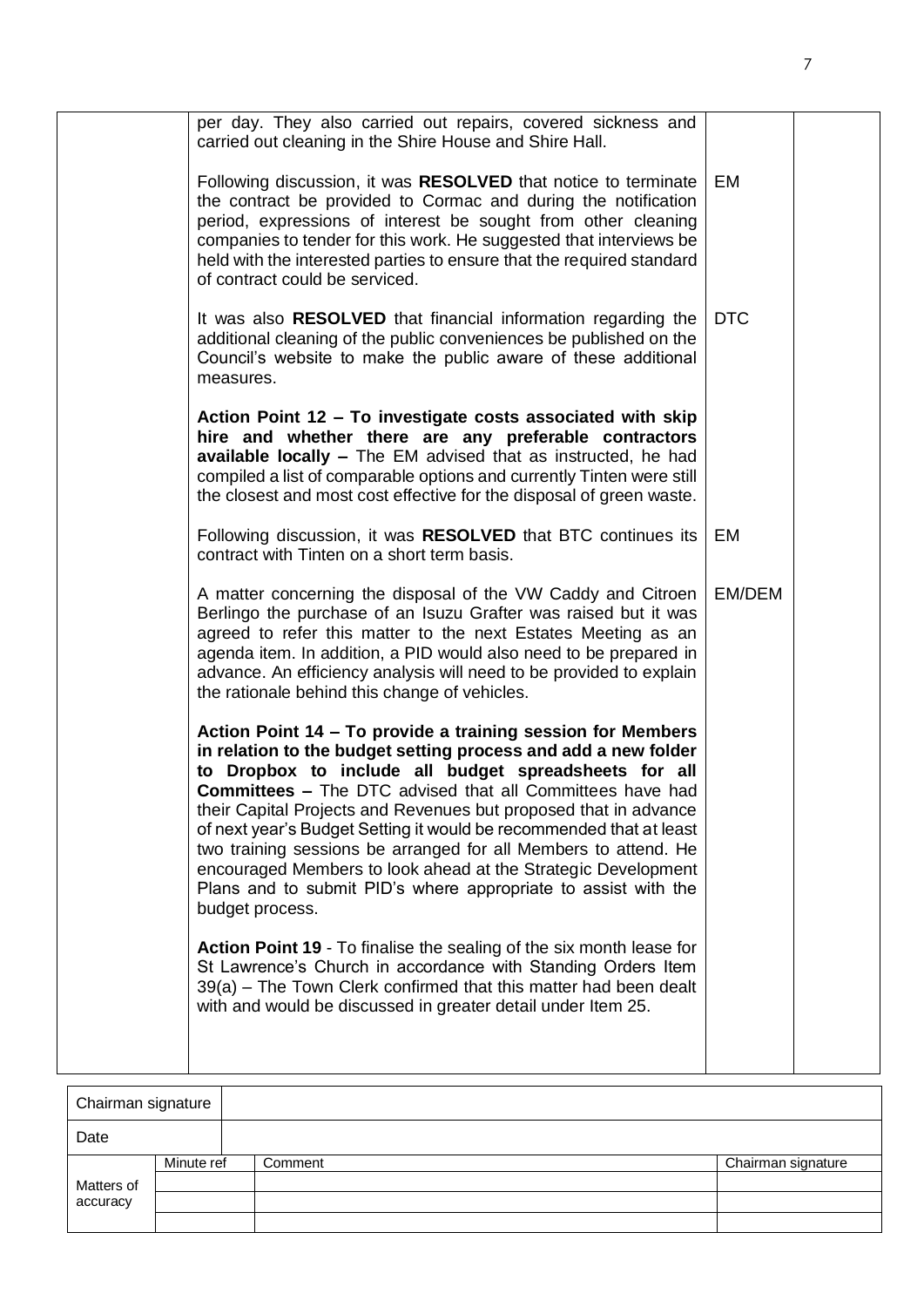| EST/2021/005 | To consider an update of Poorsfield matters - Estates<br><b>Manager</b>                                                                                                                                                                                                                                                                                                                                                                                                                                                                        |    |  |
|--------------|------------------------------------------------------------------------------------------------------------------------------------------------------------------------------------------------------------------------------------------------------------------------------------------------------------------------------------------------------------------------------------------------------------------------------------------------------------------------------------------------------------------------------------------------|----|--|
|              | The EM reported that all of the rubbish has been removed from the<br>site and the only items remaining on site at Poorsfield is some<br>rubber matting which will shortly be removed from site, along with<br>the granite which need to be relocated. He added that some tree<br>planting and landscaping would also be carried out on the site.                                                                                                                                                                                               |    |  |
|              | Councillor J Cooper suggested that the granite remains on site for<br>the time being, until a suitable project for its use comes forward. He<br>added that the BRIN Trustees would be unlikely to raise any<br>objections to this.                                                                                                                                                                                                                                                                                                             |    |  |
| EST/2021/006 | To receive a report regarding Priory Pond - Councillor M<br><b>Barbery</b>                                                                                                                                                                                                                                                                                                                                                                                                                                                                     |    |  |
|              | Councillor M Barbery reported that he had been liaising with the<br>Environment Agency regarding concerns relating to the water<br>quality of Priory Pond, particularly following periods of inclement<br>weather. He and Councillor J Cooper had emailed the EA with<br>specific concerns and had obtained some results of water analysis<br>which included some alarming figures regarding acceptable<br>standards. Councillor Barbery added that he hoped that the EA<br>would carry out some works to rectify the problems at Priory Pond. |    |  |
|              | Some discussion then ensued regarding the rat population around<br>the pond and the Estates Manager advised that there is difficulty in<br>controlling their numbers, particularly as some members of the<br>public continue to feed the ducks excessively which is adding to the<br>problem. Councillor M Barbery offered to liaise with members of the<br>public to try and emphasise the issues associated with overfeeding.                                                                                                                |    |  |
|              | Following discussion, it was RESOLVED to delegate authority to<br>the Estates Manager to adopt a more robust approach to dealing<br>with the rat population in the vicinity of the Priory Pond.<br>Councillor D Henderson voted against this decision.                                                                                                                                                                                                                                                                                         | EM |  |
| EST/2021/007 | To consider the purchase of a trial of work scheduling<br>programme (Work Wallet) - Estates Manager                                                                                                                                                                                                                                                                                                                                                                                                                                            |    |  |
|              | The EM considered that the demonstration of the Work Wallet<br>system had been very successful and he had prepared some<br>costings for consideration by Council. He suggested a trial period<br>with three units initially, and during this time he would explore other<br>systems available.                                                                                                                                                                                                                                                 |    |  |

| Chairman signature |            |         |  |                    |
|--------------------|------------|---------|--|--------------------|
| Date               |            |         |  |                    |
|                    | Minute ref | Comment |  | Chairman signature |
| Matters of         |            |         |  |                    |
| accuracy           |            |         |  |                    |
|                    |            |         |  |                    |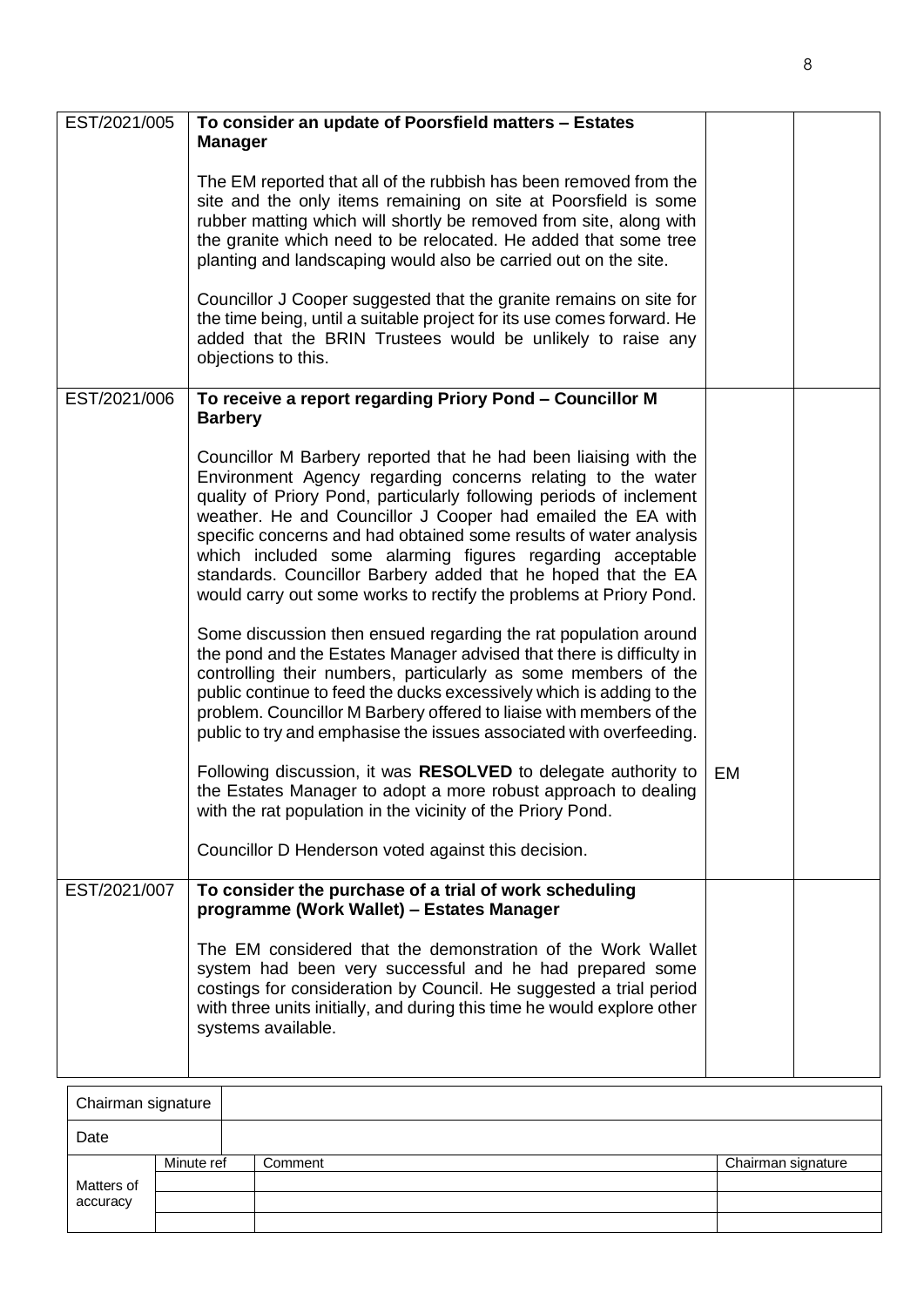|                                    | Councillor J Cooper wished to clarify that the Work Wallet system<br>would be compatible with the Council's existing IT system with<br>Carlyon and asked that a PID be prepared in advance of the<br>purchase.<br>The EM confirmed that he would liaise with Carlyon to ensure Work<br>Wallet could be integrated with the existing system and would<br>prepare costings to include the purchase of Toughbooks.<br>Councillor P Brown referred to the email from Bryan Hammond                                             |    |  |
|------------------------------------|----------------------------------------------------------------------------------------------------------------------------------------------------------------------------------------------------------------------------------------------------------------------------------------------------------------------------------------------------------------------------------------------------------------------------------------------------------------------------------------------------------------------------|----|--|
|                                    | which suggested that he may be able to advise on other available<br>systems. The Town Clerk agreed it would be advisable to consult<br>with Bryan prior to moving forward with the purchase of Work<br>Wallet.                                                                                                                                                                                                                                                                                                             |    |  |
|                                    | Following discussion, it was RESOLVED that a report would be<br>brought to the next Estates Meeting to include full costings,<br>clarification of compatibility with the existing IT system and to<br>ensure this action is in accordance with Financial Regulations.                                                                                                                                                                                                                                                      | EM |  |
| EST/2021/008                       | To provide an update on Land at Barratt Homes Working<br><b>Party - Estates Manager</b>                                                                                                                                                                                                                                                                                                                                                                                                                                    |    |  |
|                                    | The EM advised that he had attended a meeting with Barratt<br>Homes earlier in the week, which had been very positive. He<br>referred to Phase 1 and stated it would be the easiest area for BTC<br>to take on and is in the best condition. He added that the area<br>included within Phase 2 has several issues which would need to be<br>considered carefully including the lack of tree reports, maintenance<br>of hedges, attenuation ponds and land drains, therefore the EM did<br>not recommend taking on Phase 2. |    |  |
|                                    | The EM reported that Barratt Homes had advised that prior to BTC<br>taking on the maintenance, the area within Phase 1 would be<br>brought up to a higher standard and the play equipment would be<br>repaired.                                                                                                                                                                                                                                                                                                            |    |  |
|                                    | Councillor D Henderson considered that Phase 1 would be a good<br>asset for BTC to take on. She commented that the play area is more<br>suitable for younger children but there is also a good area of green<br>space surrounded by young trees. She added that she would not<br>support the concept of taking on Phase 2 due to the complications<br>of managing the attenuation ponds.                                                                                                                                   |    |  |
|                                    | Councillor J Cooper considered that the offer of £30k for BTC to<br>adopt and maintain the two sites would not be a sufficient offer.                                                                                                                                                                                                                                                                                                                                                                                      |    |  |
|                                    | Councillor P Brown enquired whether there are any management<br>fees applied to the properties and considered that those charges                                                                                                                                                                                                                                                                                                                                                                                           |    |  |
| $^\circ$ hoirmon oignotur $^\circ$ |                                                                                                                                                                                                                                                                                                                                                                                                                                                                                                                            |    |  |

| Chairman signature |            |         |                    |
|--------------------|------------|---------|--------------------|
| Date               |            |         |                    |
|                    | Minute ref | Comment | Chairman signature |
| Matters of         |            |         |                    |
| accuracy           |            |         |                    |
|                    |            |         |                    |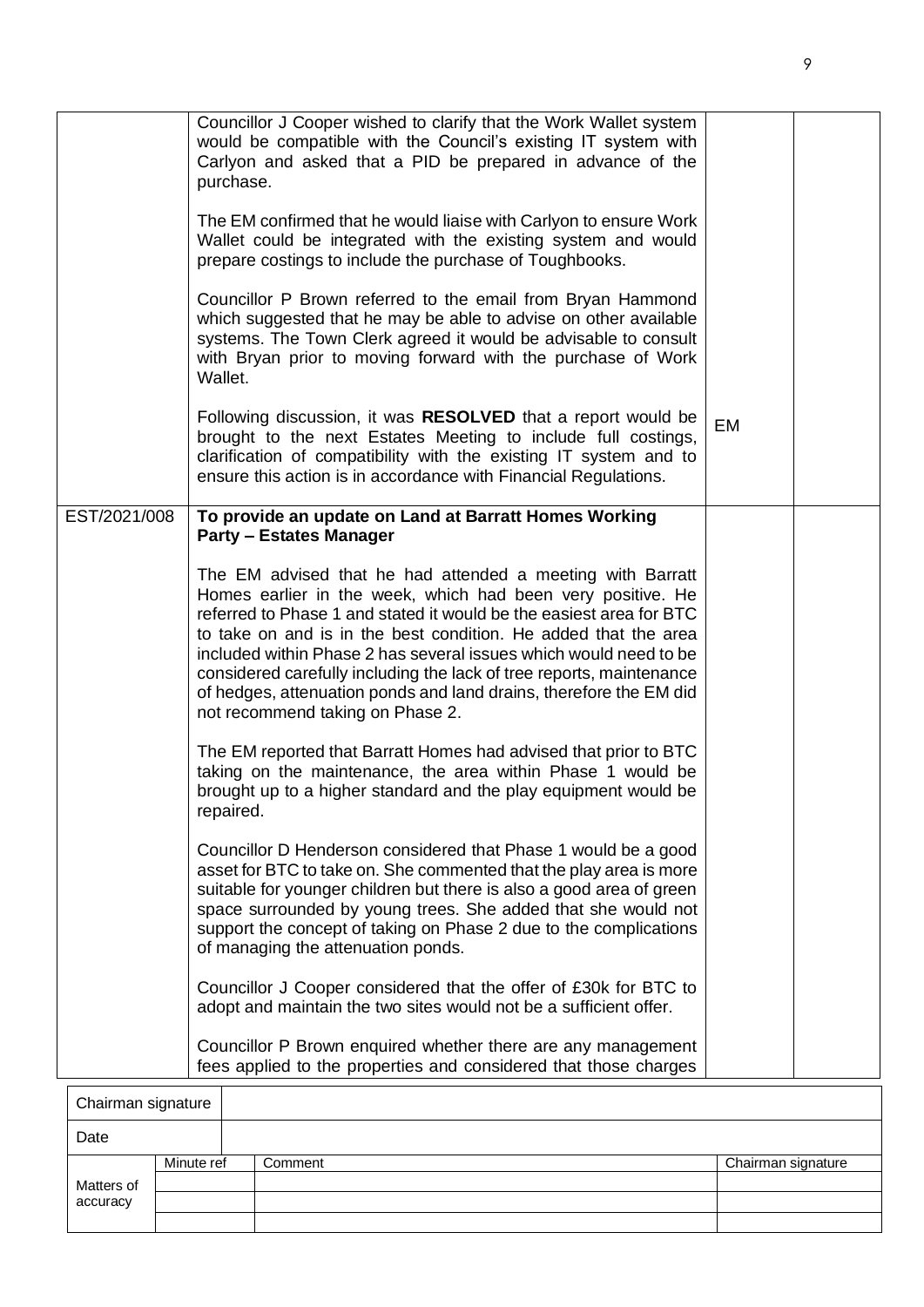|                    |            | should be covering these costs. Councillor Henderson confirmed<br>that residents do pay management fees to Barratt Homes.                                                                                                                                                                                   |                    |  |
|--------------------|------------|-------------------------------------------------------------------------------------------------------------------------------------------------------------------------------------------------------------------------------------------------------------------------------------------------------------|--------------------|--|
|                    |            | Following discussion, it was RESOLVED to contact Barratt Homes<br>and advise that BTC would be happy to take on the management<br>of Phase 1 for £30k per year but would not be interested in<br>maintaining the area included within Phase 2 due to the difficulties<br>in managing the attenuation ponds. | EM/TC              |  |
| EST/2021/009       |            | To receive a report on play area maintenance and upgrades<br>for Northey Road and Priory Park - Deputy Estates Manager                                                                                                                                                                                      |                    |  |
|                    |            | The EM advised that the DEM had prepared a report which<br>included a range of essential works, along with some improvement<br>works at a range of BTC play area sites.                                                                                                                                     |                    |  |
|                    | sites.     | The EM proposed that the proposals be placed on Contracts Finder<br>in order to obtain more exact costings and design concepts from<br>companies such as Kompan and sometimes a better deal can be<br>achieved when submitting a larger project, rather than individual                                     |                    |  |
|                    |            | Councillor J Cooper enquired whether a PID had been prepared for<br>this work. The DTC confirmed that a PID had been submitted for<br>the Northey Road site but the other sites included would need<br>separate PIDs prepared.                                                                              |                    |  |
|                    |            | The EM emphasised that the costings were only estimates and<br>considered that placing the information onto Contracts Finder<br>would assist in obtaining specialist advice from play providers<br>regarding design and DDA compliance.                                                                     |                    |  |
|                    |            | Councillor J Cooper expressed concerns that by tasking the EM<br>with these additional jobs, it may divert him away from other high<br>priority projects identified earlier in the meeting.                                                                                                                 |                    |  |
|                    |            | Following discussion, it was RESOLVED to defer this item to the<br>next meeting of the Health & Safety Working Party for prioritisation<br>in due course, once some of the outstanding higher priority tasks<br>are actioned.                                                                               | <b>CC</b>          |  |
|                    | vote.      | Councillors E Ahearn, P Brown & K Phillips abstained from the                                                                                                                                                                                                                                               |                    |  |
| EST/2021/010       |            | To consider and agree costs to carry out Electrical Condition<br><b>Reports and PID - Estates Manager</b>                                                                                                                                                                                                   |                    |  |
|                    |            | The EM advised that this report had been prepared by the Facilities<br>Administrator. It highlighted that the Electrical Condition Reports for                                                                                                                                                              |                    |  |
| Chairman signature |            |                                                                                                                                                                                                                                                                                                             |                    |  |
| Date               |            |                                                                                                                                                                                                                                                                                                             |                    |  |
| Matters of         | Minute ref | Comment                                                                                                                                                                                                                                                                                                     | Chairman signature |  |
|                    |            |                                                                                                                                                                                                                                                                                                             |                    |  |

accuracy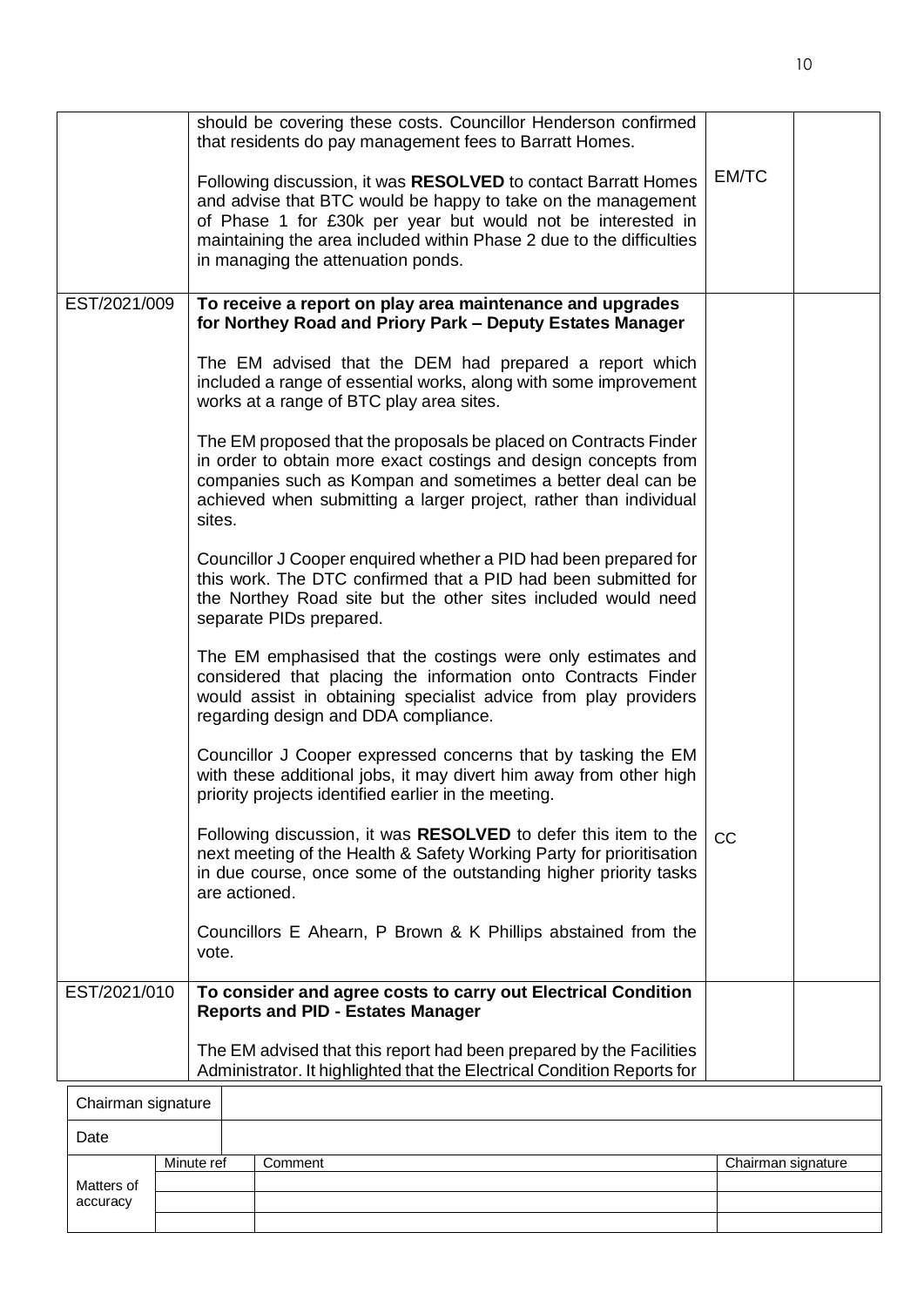|              | the Shire Hall, Shire House Complex and the BTFC Grandstand<br>have expired and need to be carried out every five years.                                                                                                                                                                                   |           |  |
|--------------|------------------------------------------------------------------------------------------------------------------------------------------------------------------------------------------------------------------------------------------------------------------------------------------------------------|-----------|--|
|              | Following discussion, it was RESOLVED that Davey Electrical are<br>appointed to carry out this work as soon as possible.                                                                                                                                                                                   | EM        |  |
| EST/2021/011 | To consider and agree costs to carry out Legionnaires<br>testing for the Shire House, Shire House Suite and Shire Hall<br>- Estates Manager                                                                                                                                                                |           |  |
|              | The EM reported that there is a duty of care to carry out this work<br>and although there are some members of staff who could<br>undertake training, at the current time he would recommend<br>outsourcing this work to a specialist contractor.                                                           |           |  |
|              | Following discussion, it was RESOLVED that Allium are appointed<br>to carry out this work as soon as possible.                                                                                                                                                                                             | EM        |  |
| EST/2021/012 | To consider and authorise the refurbishment of the Fair Park<br><b>Toilets - Estates Manager</b>                                                                                                                                                                                                           |           |  |
|              | The EM advised that following the information being published on<br>Contracts Finder, he had received two quotes from local<br>contractors to carry out this refurbishment work. The budget<br>identified for this project was £75k and RTP Surveyors have been<br>paid £3k to manage the project to date. |           |  |
|              | Councillor J Cooper considered that the costs quoted seemed very<br>excessive and questioned whether the brief prepared by RTP<br>Surveyors may be incorrect.                                                                                                                                              |           |  |
|              | Councillor P Brown concurred with Councillor Cooper's view and<br>referred to a previous Health & Safety Working Party meeting<br>where concerns had been raised regarding the brief and Bryan<br>Hammond had suggested it should be reviewed.                                                             |           |  |
|              | Following discussion, it was RESOLVED that the Town Clerk<br>contact RTP Surveyors to challenge them on what they have<br>provided to BTC in relation to this project and to obtain some<br>rationale as to why it is not acceptable in terms of health and safety.                                        | <b>TC</b> |  |
|              | Councillor P Brown voted against this decision. He considered it<br>unfair to be approaching them after the event, when there had been<br>opportunity to have those discussions beforehand.                                                                                                                |           |  |
| EST/2021/013 | To consider and agree on the bedding scheme for 2021,<br>resolve to instruct ordering the plants - Estates Manager                                                                                                                                                                                         |           |  |
|              |                                                                                                                                                                                                                                                                                                            |           |  |

| Chairman signature |            |         |                    |
|--------------------|------------|---------|--------------------|
| Date               |            |         |                    |
|                    | Minute ref | Comment | Chairman signature |
| Matters of         |            |         |                    |
| accuracy           |            |         |                    |
|                    |            |         |                    |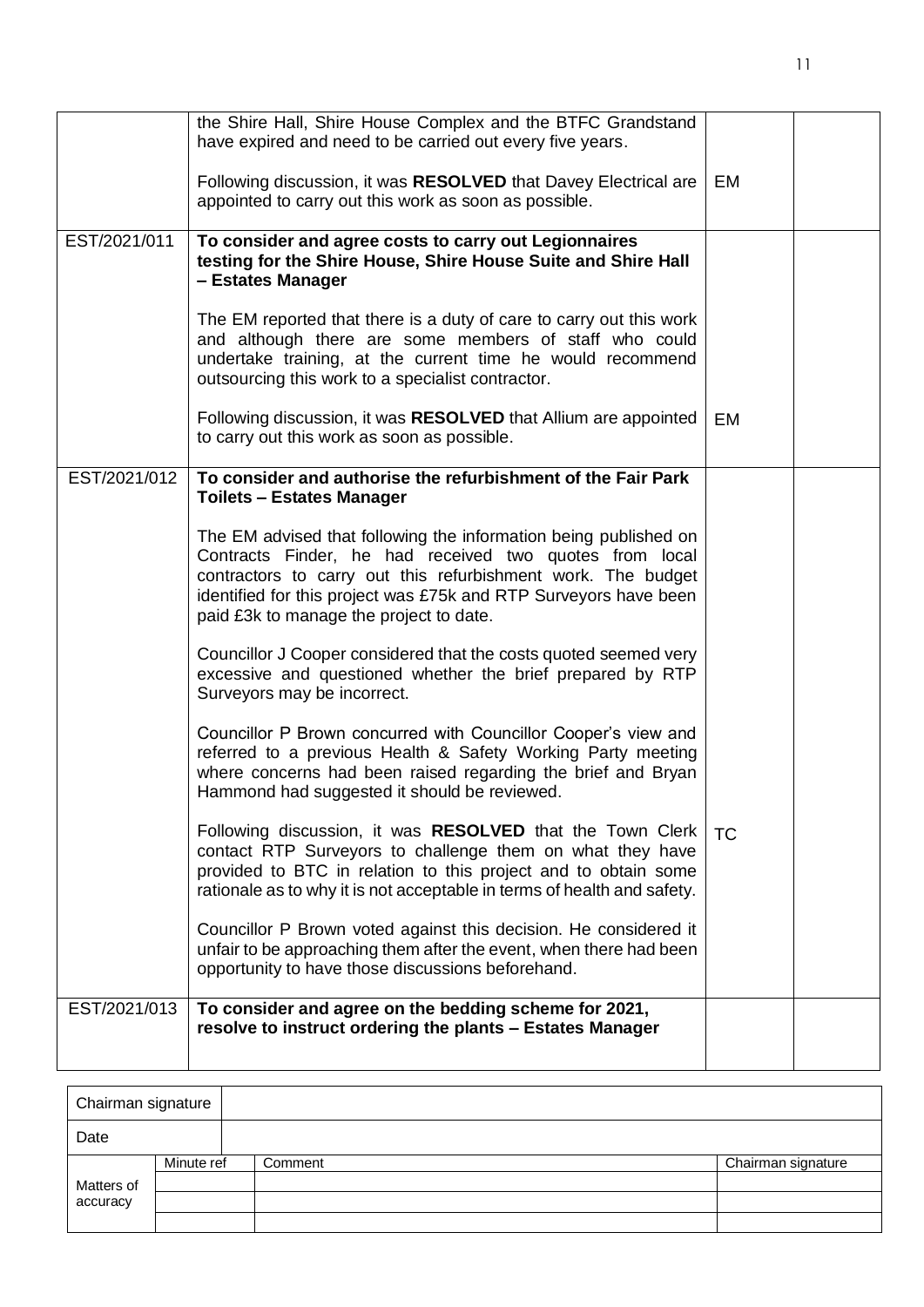|                    | The EM recommended Hay Nurseries and advised that Truro City<br>Council had provided some very positive feedback about them.                                                                                                                                                                                   |        |  |
|--------------------|----------------------------------------------------------------------------------------------------------------------------------------------------------------------------------------------------------------------------------------------------------------------------------------------------------------|--------|--|
|                    | Following discussion, it was RESOLVED to order the plants from<br>Hay Nurseries so that the Parks Team can get the bedding scheme<br>in place at the appropriate time and to make improvements to the<br>town.                                                                                                 | EM     |  |
| EST/2021/014       | To consider and agree costs to carry out essential Tree Works<br>- Estates Manager                                                                                                                                                                                                                             |        |  |
|                    | The EM advised that these tree works have arisen following<br>independent tree reports and need to be carried out as soon as<br>possible. He endorsed the work of Eaver Beaver, who have carried<br>out many tree works on behalf of BTC in the past.                                                          |        |  |
|                    | In relation to the area at Hillside, it was agreed that clarification<br>would be sought regarding the situation of land ownership before<br>any works are carried out in this area.                                                                                                                           |        |  |
|                    | Following discussion, it was RESOLVED to instruct Eager Beaver<br>to carry out these works, with the exception of the hedge trimming<br>at Hillside. Delegated authority was granted to the EM to action<br>these works to a total cost of £10,600.                                                            | EM     |  |
| EST/2021/015       | To consider fuel costs in respect of Estates operations -<br><b>Deputy Town Clerk</b>                                                                                                                                                                                                                          |        |  |
|                    | The Town Clerk reported that there were some concerns regarding<br>the amount of fuel being consumed by the Parks Team and he<br>would be investigating this matter. He would like to see a full cost<br>analysis of fuel usage and how it is managed.                                                         |        |  |
|                    | The EM advised that the system utilised by Cormac is very<br>thorough and requires the use of an individual fob and passcode<br>as well as the inputting of specific details i.e. mileage or hours of<br>the vehicle before fuel can be drawn. This data is then made<br>available to the Accounts Team.       |        |  |
|                    | Following discussion, it was <b>RESOLVED</b> that this matter be<br>deferred to the Policy & Resources Committee Meeting on 28<br>January 2021. In the meantime, the DTC was tasked with<br>investigating the details of fuel consumption per vehicle and to<br>carry out spot checks on the monthly accounts. | DTC/TC |  |
| EST/2021/016       | To provide an update on the Welfare Units - Estates Manager                                                                                                                                                                                                                                                    |        |  |
|                    | This matter was discussed in detail during Item EST/2021/004.                                                                                                                                                                                                                                                  |        |  |
| Chairman signature |                                                                                                                                                                                                                                                                                                                |        |  |

| Chairman signature |            |         |                    |
|--------------------|------------|---------|--------------------|
| Date               |            |         |                    |
|                    | Minute ref | Comment | Chairman signature |
| Matters of         |            |         |                    |
| accuracy           |            |         |                    |
|                    |            |         |                    |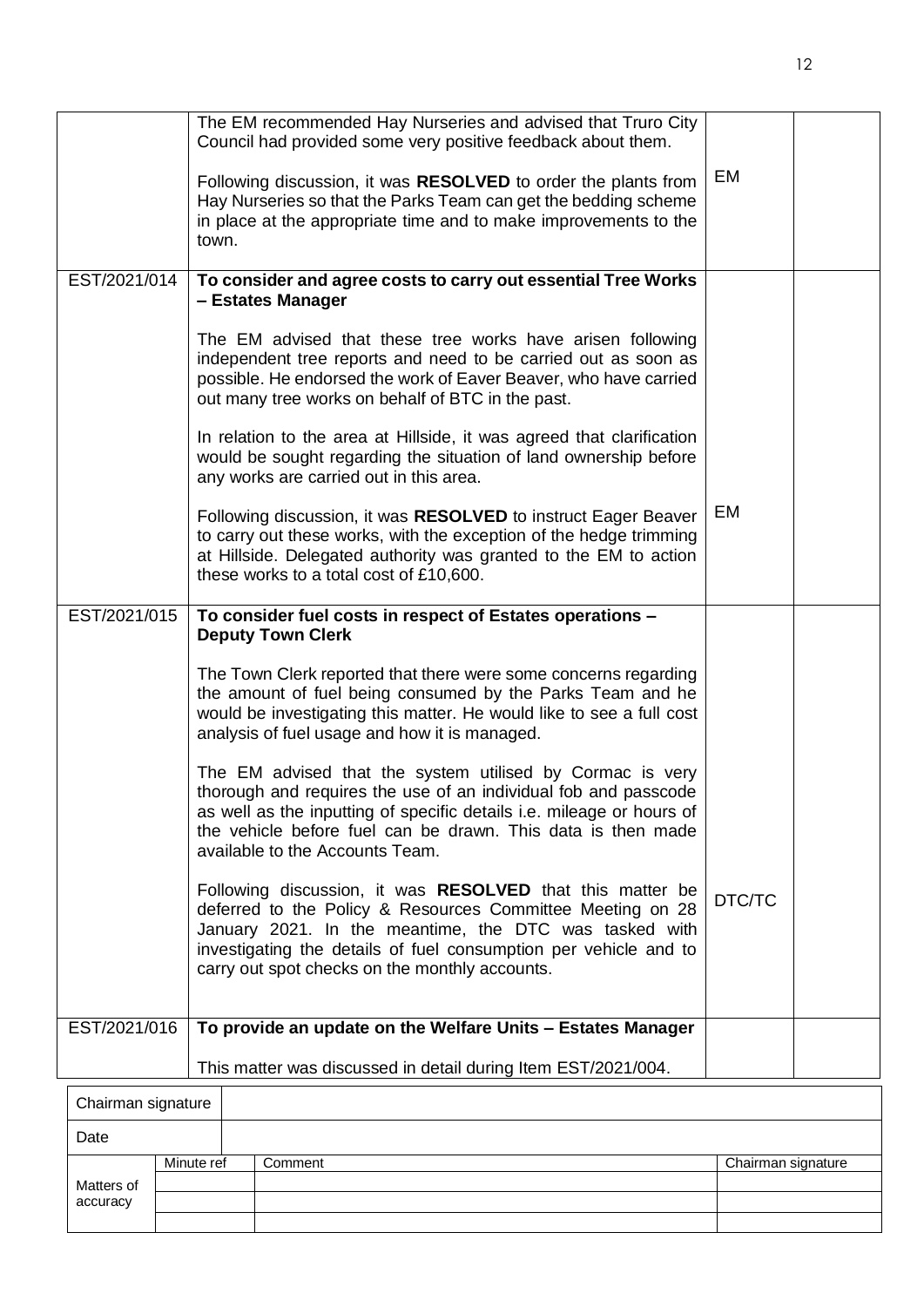| EST/2021/017 | To provide an update regarding new bins for the Skate Park -<br><b>Estates Manager</b>                                                                                                                                                                                                                                                            |       |  |
|--------------|---------------------------------------------------------------------------------------------------------------------------------------------------------------------------------------------------------------------------------------------------------------------------------------------------------------------------------------------------|-------|--|
|              | The EM advised that the new bins for the Skate Park had been<br>purchased and were delivered the previous day, he advised that he<br>would require a purchase order from the Town Clerk to obtain the<br>cement needed for the installation.                                                                                                      |       |  |
|              | This information was noted.                                                                                                                                                                                                                                                                                                                       |       |  |
| EST/2021/018 | To consider an update on progress relating to the new<br>Cemetery land, and also progress with mapping in relation to<br>the Old and New Cemetery - Estates Manager                                                                                                                                                                               |       |  |
|              | The EM advised that he has not been able to progress any of the<br>mapping of the Old Cemetery due to dealing with other high priority<br>projects.                                                                                                                                                                                               |       |  |
|              | The EM advised that in relation to the New Cemetery, the borehole<br>tests have indicated that the site is viable for use as a Cemetery.<br>He reported that the planning application has been prepared and<br>the fee was calculated to be somewhere in the region of £11,000.                                                                   |       |  |
|              | A full planning application would need to be submitted and the EM<br>is currently awaiting further advice from the planning department.                                                                                                                                                                                                           |       |  |
|              | Councillor J Cooper recognised that this is a high priority item and<br>must be progressed as soon as possible. He recommended that as<br>this a specialist area it would be advisable to employ the services<br>of Situ8 to work on a number of projects including the lighting at the<br>Skate Park, the acoustic fencing and the New Cemetery. |       |  |
|              | The Town Clerk confirmed that Financial Regulations can be<br>suspended, as Point 11.1.2 refers and therefore Council could<br>resolve to appoint a Planning Consultant without obtaining three<br>quotes.                                                                                                                                        |       |  |
|              | The EM suggested exploring the option of specialist planning<br>consultants who only deal with cemeteries as there could be a<br>number of specialist constraints associated with this site.                                                                                                                                                      |       |  |
|              | Following discussion, it was RESOLVED to suspend Financial<br>Regulations and to appoint Situ8 to work on the lighting at the Skate<br>Park, the acoustic fencing and the New Cemetery to progress these<br>works. It was requested that a report on progress be brought to the<br>next Estates Meeting.                                          | TC/EM |  |
|              | Councillor P Brown abstained from this vote.                                                                                                                                                                                                                                                                                                      |       |  |
|              |                                                                                                                                                                                                                                                                                                                                                   |       |  |

| Chairman signature |            |         |                    |
|--------------------|------------|---------|--------------------|
| Date               |            |         |                    |
| Matters of         | Minute ref | Comment | Chairman signature |
|                    |            |         |                    |
| accuracy           |            |         |                    |
|                    |            |         |                    |